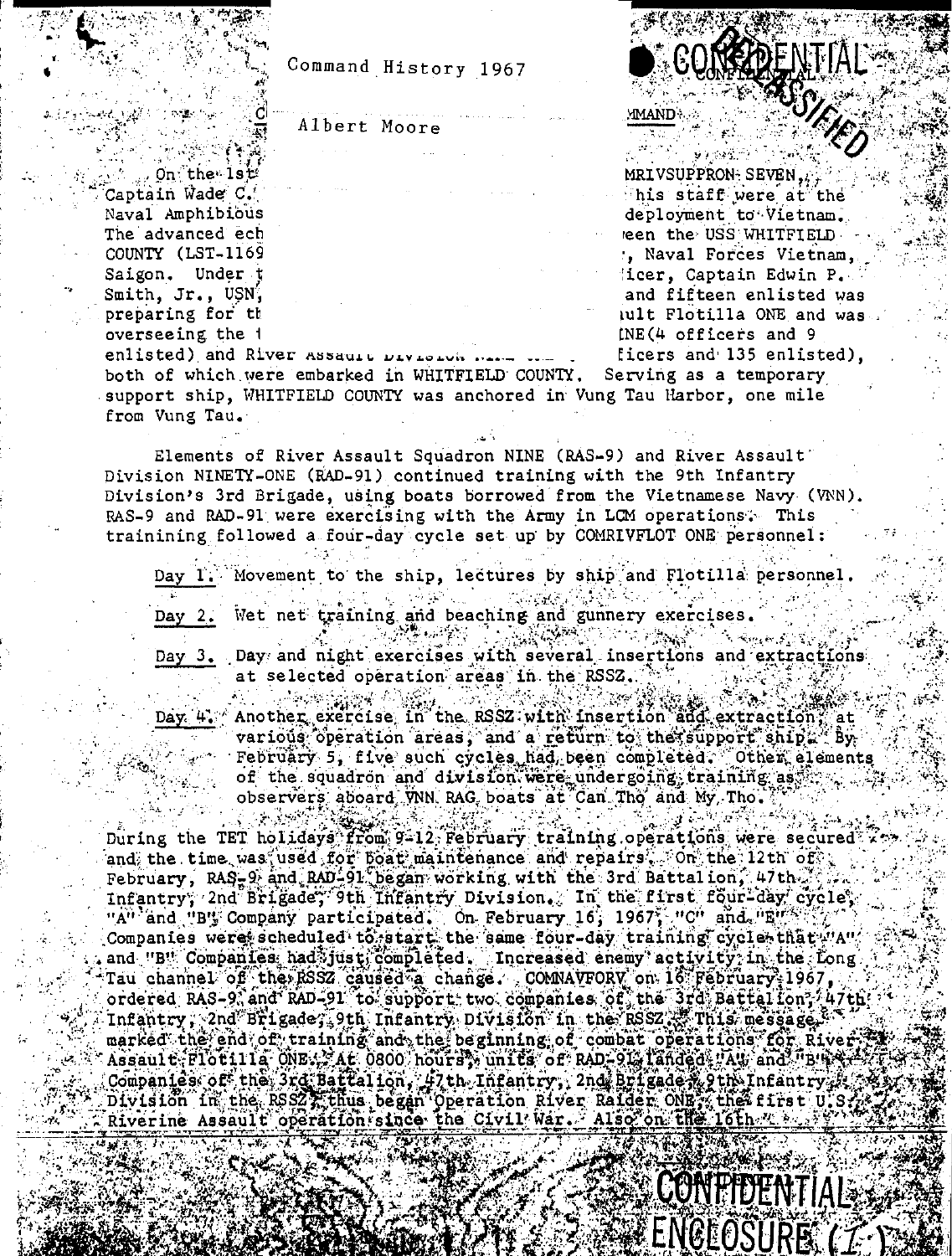## يكاريخية COMRIVELOT: ONE/COMRIVSUPPRON SEVEN COMMAND ALEXAN HISTORY - FEBRUARY 1967.

 $\mathbb{E} \times \mathbb{E} \times \mathbb{E} \times \mathbb{E}$ 

**RSSIEL** 

**CONFIDENTIAL** 

ENCLOSURE

**AND AND A LOCATION APPLICATION OF PERSONAL PROPERTY** On the 1st of February, 1967, COMRIVFLOT ONE/COMRIVSUPPRON SEVEN. Captain Wade C. Wells, USN, and the major portion of his staff were at the Naval Amphibious Base; Coronado preparing for their deployment to Vietnam. The advanced echelon of the command was divided between the USS WHITFIELD COUNTY (LST-1169) and the Headquarters for Commander, Naval Forces Vietnam, Under the leadership of the Chief Staff Officer, Captain Edwin P. Saigon. Smith. Jr., USN, this advance group of ten officers and fifteen enlisted was preparing for the arrival of the staff of River Assault Flotilla ONE and was overseeing the training of River Assault Squadron NINE(4 officers and 9 enlisted) and River Assault Division NINE-ONE (2 officers and 135 enlisted), both of which were embarked in WHITFIELD COUNTY. Serving as a temporary support ship, WHITFIELD COUNTY was anchored in Vung Tau Harbor, one mile from Vung Tau.

Elements of River Assault Squadron NINE (RAS-9) and River Assault Division NINETY-ONE (RAD-91) continued training with the 9th Infantry Division's 3rd Brigade, using boats borrowed from the Vietnamese Navy (VNN). RAS-9 and RAD-91 were exercising with the Army in LCM operations. This trainining followed a four-day cycle set up by COMRIVFLOT ONE personnel:

Movement to the ship, lectures by ship and Flotilla personnel. Day I. Wet net training and beaching and gunnery exercises. Day  $2.1$ A DAN TUNGKAN **大学学家 MAR** Day 3. Day and night exercises with several insertions and extractions at selected operation areas in the RSSZ. 

Day 4. Another exercise in the RSSZ with insertion and extraction, at various operation areas, and a return to the support ship. By February 5, five such cycles had been completed. Other elements of the squadron and division were undergoing training as observers aboard VNN RAG boats at Can Tho and My Tho.

During the TET holidays from 9-12 February training operations were secured and the time was used for boat maintenance and repairs. On the 12th of. February, RAS-9 and RAD-91 began working with the 3rd Battalion, 47th. Infantry; 2nd Brigade; 9th Infantry Division. In the first four-day cycle; uAu'and "Bu Company participated. On February 16, 1967, "C" and "E" " " "<br>Companies were scheduled to getart the same four-day training cycles that "A" and "B" Companies had just completed. Increased enemy activity in the fong Tau channel of the RSSZ caused a change. COMNAVFORV on 16 February 1967, ordered RAS-9, and RAD-91 to support two companies of the 3rd Battalion, 47th Infantry, 2nd Brigade, 9th Infantry Division in the RSSZ. This message, marked the end of training and the beginning of combat operations for River Assault Flotilla ONE: At 0800 hours, units of RAD-91, landed, Au, and the \$2 Companies of the 3rd Battalion, 47th Infantry, 2nd Brigade , 9th Infantry , Division in the RSS2 Ethus began Operation River Raider ONE, the first U.S.